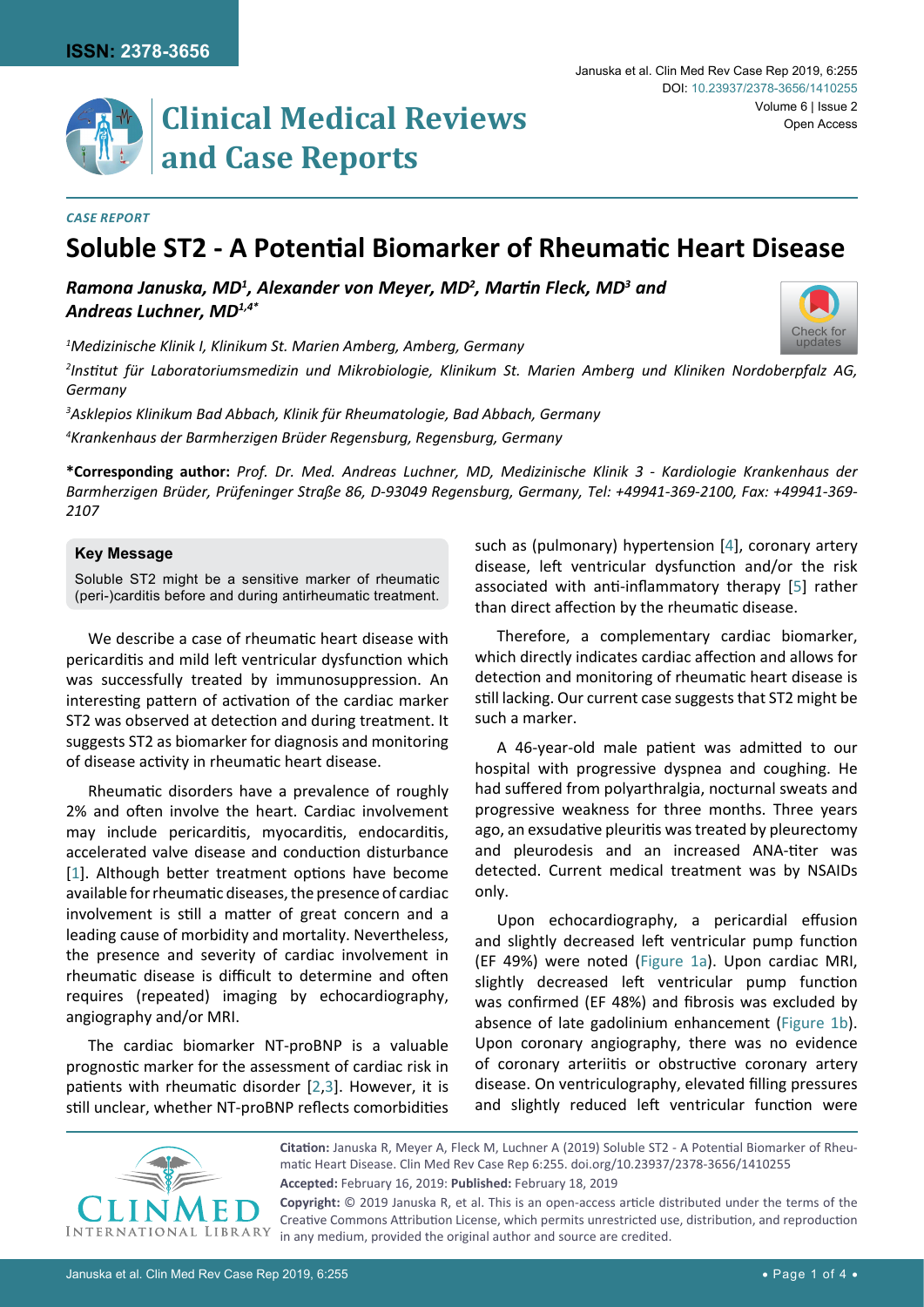## **Cardiac Imaging by Echo and MRI**

<span id="page-1-0"></span>

**Figure 1:** a, left) M-mode Echocardiography showing pericardial effusion and slightly decreased LV-function; b, right) Cardiac MRI showing presence of pericarial effusion and absence of late gadolinium enhancement.

noted. Laboratory testing revealed an increased titer of antinuclear antibody (ANA, 1:1000) but no antibodies against ds-DNA, p-ANCA or c-ANCA. Further tests for rheumatoid arthritis (rheumatoid factor (RF), Anti-cyclic citrullinated peptide (Anti-CCP)), sarcoidosis (soluble interleukin 2 receptor (sIL-2R), angiotensin-converting enzyme (ACE)), borreliosis (serology test), tuberculosis (QuantiFERON, sputum) and other infectious diseases were negative. On the basis of these findings, a diagnosis of acute exacerbation of undifferentiated connective tissue disease with associated (peri-)carditis was established.

Immunosuppressive therapy with corticosteroids (0.5 mg/kg, tapering to maintenance dose over a period of 6 weeks) and azathioprine (50 mg/d starting dose) was initiated. The patient responded well to treatment and repeat echocardiography showed decreasing pericardial effusion and decreasing inflammatory markers. Six weeks later, during a follow-up visit, the pericardial effusion had disappeared and cardiac function had normalized.

Regarding the cardiac markers, ST2 was excessively elevated (214 pg/ml, cut-off 35 pg/ml, 644% of upper limit of normal) upon presentation, whereas NT-proBNP was only mildly elevated (271 pg/mL, cut-off 150 pg/ ml, 217% of upper limit of normal). After initiation of immunosuppressive treatment, ST2 decreased rapidly whereas NT-proBNP increased slightly further. After six weeks of treatment, both cardiac markers had normalized completely ([Figure 2\)](#page-2-7).

ST2 is a protein biomarker of cardiac injury and belongs to the interleukin 1 receptor family. It has two isoforms, soluble ST2 and the membrane-bound ST2 receptor. The ligand for ST2 is the cytokine IL-33. In the heart, binding of IL-33 to the ST2 receptor has a cardioprotective effect. The protective IL-33 signal is counter balanced by soluble ST2, which also binds to IL-33 and makes it unavailable to the ST2 receptor. Consequently, high levels of soluble ST2 promote negative effects on the heart and elevated ST2 has been reported as strong biomarker of adverse prognosis in heart failure [[6](#page-2-5),[7\]](#page-2-6). The IL-33/ST2 axis has also been linked to adult-onset Still's Disease, Sjögrens Syndrome and Rheumatoid Arthritis, but not yet specifically to peri-(myocarditis) or rheumatic heart disease.

Although the source of ST2 in the current case is not known, it has been shown that endothelial cells seem to be the source of ST2 in the cardiovascular system [\[8](#page-3-0),[9](#page-3-1)] and in adipose tissue [[10](#page-3-2)]. Release of ST2 has also been demonstrated from human and mouse mast cells [[11](#page-3-3)]. Since our patient only had signs of cardiac involvement and no other current signs of rheumatic disease, we assume that the source of ST2 were endothelial cells, possibly of the epicardium and pericardium. Interestingly, the initial concentration of ST2 in our patient was higher than any other ST2 measurement in a series of patients with acute or chronic heart failure due to traditional causes and such points to a particularly important role for ST2 in rheumatic (peri-)carditis.

In summary, we speculate that the high initial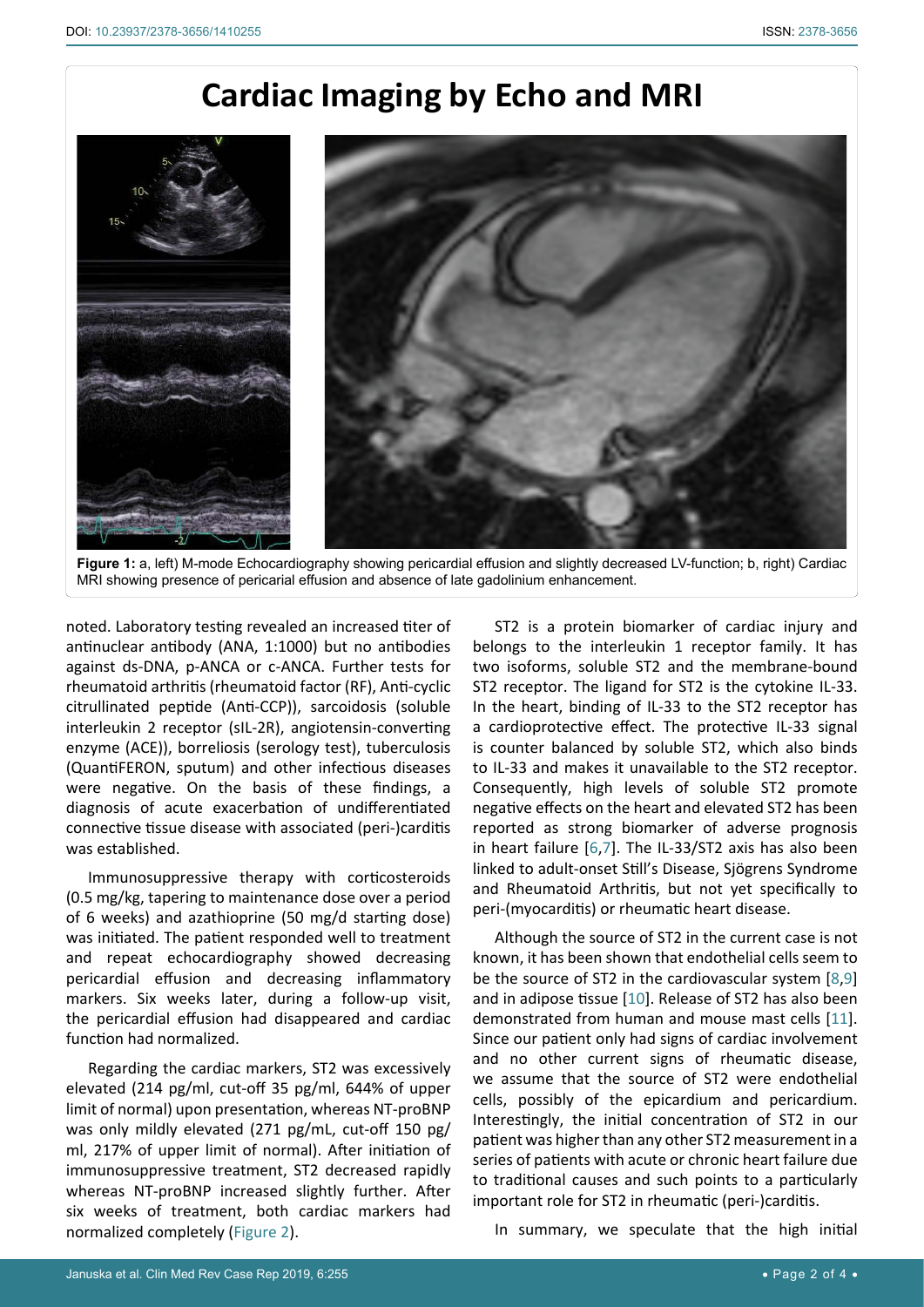<span id="page-2-7"></span>

concentration of ST2 during the acute attack of rheumatic heart disease and the sharp decline and normalization of ST2-concentration in response to antirheumatic treatment indicates that ST2 might be a potential marker of rheumatic (peri-)carditis as well as a marker of cardiac disease activity during antirheumatic treatment. Further, that ST2 might be a more sensitive marker than NT-proBNP in cases of rheumatic cardiac involvement without severe left ventricular dysfunction or overt heart failure. ST2 should therefore be assessed cross-sectionally in a larger cohort of patients with rheumatic disorder with and without cardiac involvement and longitudinally as a marker of disease severity and prognosis during antirheumatic treatment in rheumatic patients with cardiac involvement.

### **Acknowledgement**

We gratefully acknowledge the technical support of Mr. Otto Lorenz, who performed the ST2 measurements.

### **Conflict of Interest**

RJ, AvM, MF and AL report no conflicts of interest.

#### **Funding Statement**

Laboratory kits for measurement of ST2 (ASPECT-PLUS ST2 on ASPECT reader) were provided at no cost by bestbiondx diagnostics, Horbeller Str. 33, 50858 Köln, Germany.

### **References**

- <span id="page-2-2"></span>1. [Corrao S, Messina S, Pistone G, Calvo L, Scaglione R,](https://www.ncbi.nlm.nih.gov/pubmed/22703938)  [et al. \(2013\) Heart involvement in rheumatoid arthritis:](https://www.ncbi.nlm.nih.gov/pubmed/22703938)  [Systematic review and meta-analysis. Int J Cardiol 167:](https://www.ncbi.nlm.nih.gov/pubmed/22703938)  [2031-2038.](https://www.ncbi.nlm.nih.gov/pubmed/22703938)
- <span id="page-2-3"></span>2. [Provan S, Angel K, Semb AG, Atar D, Kvien TK \(2010\)](https://www.ncbi.nlm.nih.gov/pubmed/20525846)  [NT-proBNP predicts mortality in patients with rheumatoid](https://www.ncbi.nlm.nih.gov/pubmed/20525846)  [arthritis: Results from 10-year follow-up of the EURIDISS](https://www.ncbi.nlm.nih.gov/pubmed/20525846)  [study. Ann Rheum Dis 69: 1946-1950.](https://www.ncbi.nlm.nih.gov/pubmed/20525846)
- <span id="page-2-4"></span>3. [Breunig M, Kleinert S, Lehmann S, Kneitz C, Feuchtenberger](https://www.ncbi.nlm.nih.gov/pubmed/28812405)  [M, et al. \(2018\) Simple screening tools predict death and](https://www.ncbi.nlm.nih.gov/pubmed/28812405)  [cardiovascular events in patients with rheumatic disease.](https://www.ncbi.nlm.nih.gov/pubmed/28812405)  [Scand J Rheumatol 47: 102-109.](https://www.ncbi.nlm.nih.gov/pubmed/28812405)
- <span id="page-2-0"></span>4. [Thakkar V, Stevens W, Prior D, Youssef P,](https://www.ncbi.nlm.nih.gov/pubmed/24246100) Liew D, et al. [\(2013\) The inclusion of N-terminal pro-brain natriuretic](https://www.ncbi.nlm.nih.gov/pubmed/24246100)  [peptide in a sensitive screening strategy for systemic](https://www.ncbi.nlm.nih.gov/pubmed/24246100)  [sclerosis-related pulmonary arterial hypertension: A cohort](https://www.ncbi.nlm.nih.gov/pubmed/24246100)  [study. Arthritis Res Ther 15: 193.](https://www.ncbi.nlm.nih.gov/pubmed/24246100)
- <span id="page-2-1"></span>5. [Ruff CT, Morrow DA, Jarolim P, Ren F, Contant CF, et](https://www.ncbi.nlm.nih.gov/pubmed/21459935)  [al. \(2011\) Evaluation of NT-proBNP and high sensitivity](https://www.ncbi.nlm.nih.gov/pubmed/21459935)  [C-reactive protein for predicting cardiovascular risk](https://www.ncbi.nlm.nih.gov/pubmed/21459935)  [in patients with arthritis taking longterm nonsteroidal](https://www.ncbi.nlm.nih.gov/pubmed/21459935)  [antiinflammatory drugs. J Rheumatol 38: 1071-1078.](https://www.ncbi.nlm.nih.gov/pubmed/21459935)
- <span id="page-2-5"></span>6. [Aimo A, Vergaro G, Passino C, Ripoli A, Ky B, et al.](https://www.ncbi.nlm.nih.gov/pubmed/27816512)  [\(2017\) Prognostic Value of Soluble Suppression of](https://www.ncbi.nlm.nih.gov/pubmed/27816512)  [Tumorigenicity-2 in Chronic Heart Failure: A Meta-Analysis.](https://www.ncbi.nlm.nih.gov/pubmed/27816512)  [JACC Heart Fail 5: 280-286.](https://www.ncbi.nlm.nih.gov/pubmed/27816512)
- <span id="page-2-6"></span>7. [van Vark LC, Lesman-Leegte I, Baart SJ, Postmus D,](https://www.ncbi.nlm.nih.gov/pubmed/29096809)  [Pinto YM, et al. \(2017\) Prognostic Value of Serial ST2](https://www.ncbi.nlm.nih.gov/pubmed/29096809)  [Measurements in Patients With Acute Heart Failure. J Am](https://www.ncbi.nlm.nih.gov/pubmed/29096809)  [Coll Cardiol 70: 2378-2388.](https://www.ncbi.nlm.nih.gov/pubmed/29096809)